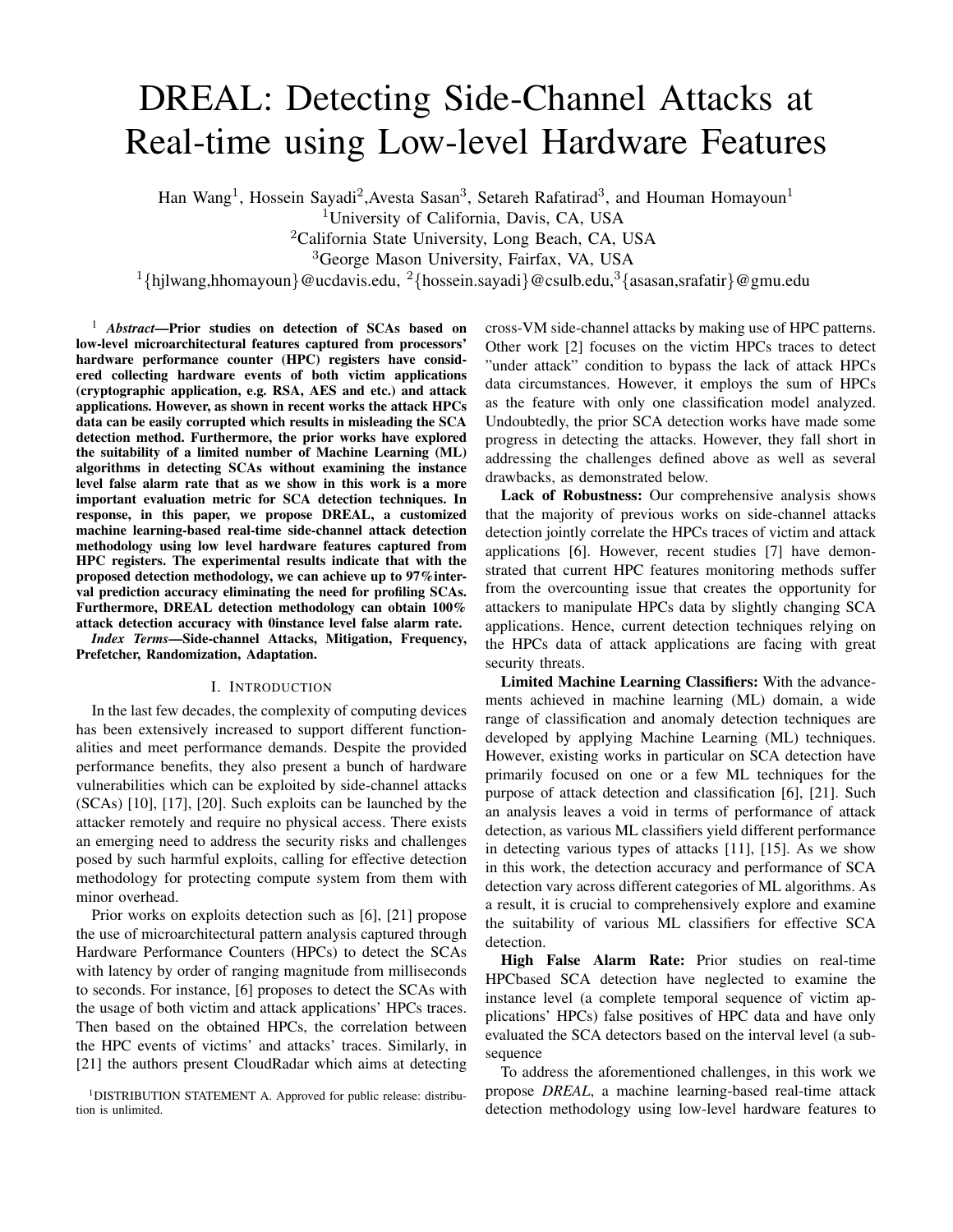avoid exploit of hardware vulnerabilities. The main contribution of this work can be summarized as below:

- This work proposes *DREAL* to detect attacks based on differentiating HPCs data of only the victim applications under attack and under no attack.
- Various ML classification algorithms are explored.
- A customized set of HPC features is employed to improve the detection accuracy further while lowering the false alarm rate.

### II. MOTIVATIONS AND BACKGROUND

In this section, we present a comprehensive analysis of major motivations and case studies to propose SCA-Hunter framework for detecting side-channel attacks at the hardware level using effective machine learning-based solutions.

## *A. SCA Detection based on Victim Applications' HPCs*

As described, SCA-Hunter by using only the HPC features of victim applications could highly accurately detect the sidechannel attacks. The motivations behind employing victim applications' HPCs traces are described as follows:

*Unreliable Attackers' HPCs:* Recent work [23] presents the problem of detecting attackers by classifying anomalies and benign applications based on HPC information with the aid of ML techniques. The work in [7] further points out the non-deterministic and over-counting problems of instructions associated with HPCs information, in which the attackers can intentionally modify instructions slightly and manipulate the counters. Such researches indicate that attackers' HPCs information could be easily manipulated, thus is not a reliable source for security enhancement of computer systems.

*Side-Channel Attacks Design Principle:* Current SCAs intentionally cause influence on victim applications' cache or branch predictor units by flushing/priming cache, mistraining branch predictors and then observing access time of the cache sets, which changes caching victims' data and microarchitectural behaviors of victim applications [22]. This also provides the opportunity of detecting SCAs by observing the alteration in microarchitectural behaviors.



Fig. 1. Various ML classifiers prediction accuracy for RSA under Flush-Reload attack (dataset based on Section III-A)

#### *B. Comprehensive Analysis of Various ML Classifiers*

Our comprehensive comparison of different ML classifiers indicates that the prediction accuracy of SCA detection for different classifiers can vary significantly. For instance, AES under Flush Reload (AES-FR) attack is analyzed with five classification techniques including OneR, multilayer perceptron (MLP), DecisionTable (DT), J48, and BayesNet as shown in Figure 1. As shown, these ML classifiers have different SCA detection accuracy ranging from 80% to 93%. This highlights the importance of exploring the suitability of a wide range of machine learning algorithms for the purpose of SCA detection in order to identify the best ML classifiers achieving the highest possible detection accuracy.



Fig. 2. Traditional and customized features based classifiers comparison (datasets collected based on Section III-A)

#### *C. Customized Features based ML Classifiers*

Prior works on SCA detection capture the sum of HPCs value for a certain time period as features and employ traditional ML classification methods to achieve a high prediction accuracy. However, as mentioned before, such methods could cause a high false alarm rate. As a result, in this work we proposed customized features based ML classifiers which extract more features, such as min, max, stdev, and sum of an interval to further boost the prediction accuracy and reduce false alarm rate. Prediction accuracy and false alarm rate of traditional and customized features based classifiers are plotted in Figure 2. It can be seen that customized features based ML classifiers outperform traditional methods by around 4% prediction accuracy. Furthermore, the false positive rate significantly drops from 87.2% to 4.7% for MLP when applying customized features based classifiers. Hence, for effective realtime SCA detection customized features based classifiers with more extracted HPCs features could enhance the detection accuracy while substantially reducing the false alarm rate.

TABLE I ATTACKS LIST

| Victim          | Attack                      | Source        |
|-----------------|-----------------------------|---------------|
| <b>RSA</b>      | L <sub>3</sub> Flush Reload | Masitk [19]   |
|                 | L1 Prime Probe              | Masitk        |
| <b>AES</b>      | Flush Reload                | $X$ late [5]  |
|                 | L <sub>3</sub> Flush Flush  | <b>X</b> late |
| victim function | Spectre                     | Spectre $[4]$ |

# III. PROPOSED METHODOLOGY

In this section, we first present details of the experimental setup and configurations. And then the proposed DREAL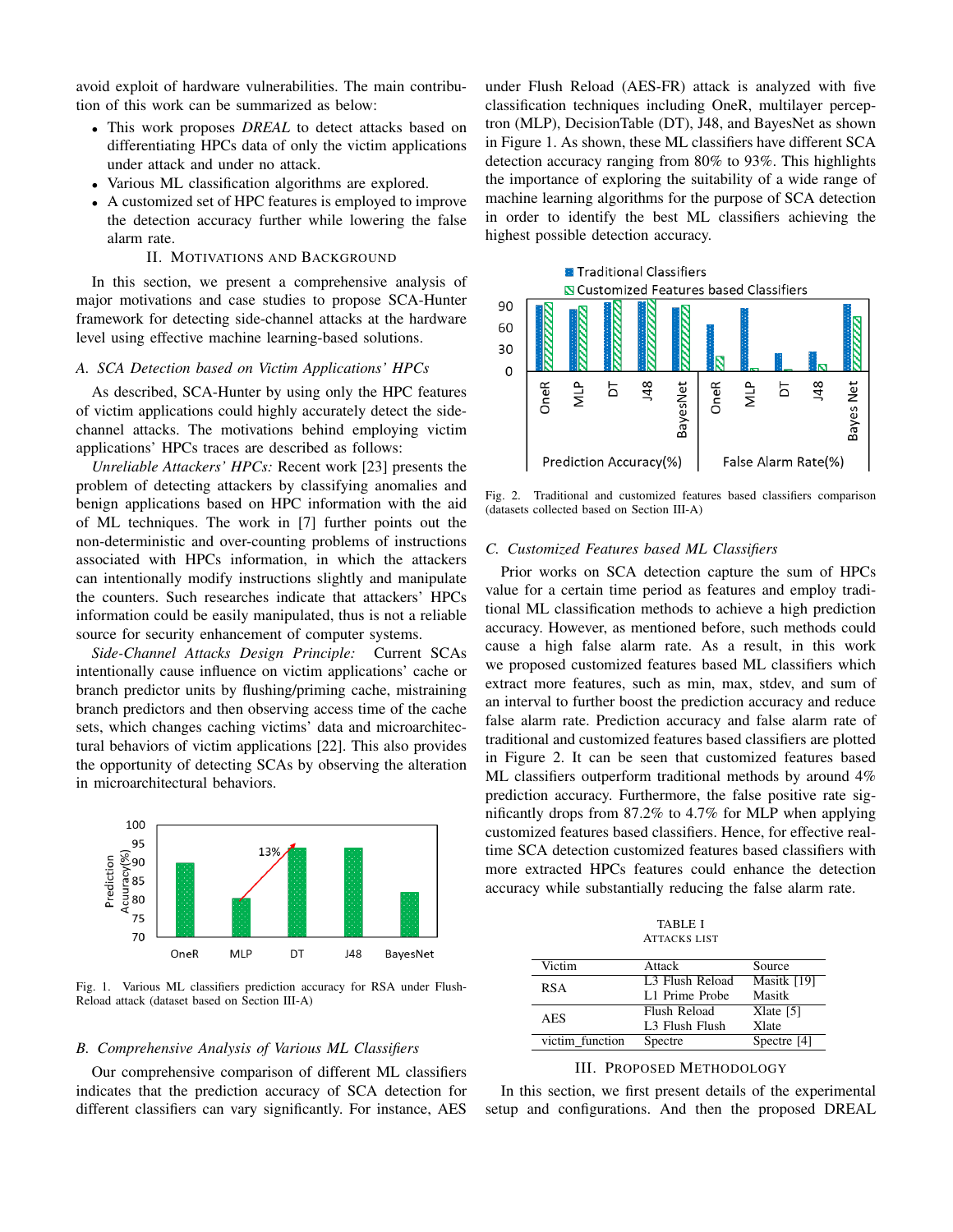

Fig. 3. Overview of DREAL, the proposed real-time SCAs detection methodology based on victim application HPCs

TABLE II SELECTED MONITORING HPCS LIST

| L1 HIT                   | <b>L1 MISSES</b>             |
|--------------------------|------------------------------|
| $L2$ HIT                 | <b>L2 MISSES</b>             |
| L <sub>3</sub> HIT       | <b>L3 MISSES</b>             |
| All BRANCHES RETIRED     | <b>BRANCHES MISPREDICTED</b> |
| BR NONTAKEN CONDITIONAL  | BR TAKEN CONDITIONAL         |
| TAKEN INDIRECT NEAR CALL | <b>UOPS RETIRED.ALL</b>      |
| <b>INST RETIRED.ANY</b>  | <b>DTLB LOAD MISSES</b>      |
| <b>DTLB STORE MISSES</b> | <b>ITLB MISSES</b>           |

methodology shown in Figure 3 will be introduced. As shown, DREAL is comprised of three major steps including data collection, training phase, and testing phase. First, for feature extraction the "under no attack" and "under attack" HPC data will be collected within a) isolated scenario, and b) nonisolated scenario. The "isolated" refers to the case that a computer only processes victim applications; whereas the "nonisolated" denotes that a computer system processes victim applications on one core while benign applications are being executed on the rest of the cores. Then customized features are extracted and the data will be used to train various classifiers. The trained models will be employed in the testing phase and false alarm minimization technique further helps to reduce false alarm rate.

# *A. Data Collection*

In this work, all experiments are conducted on an Intel I5-3470 desktop with 4 cores, 8GB DRAM, and three-level cache system. Victim applications and side-channel attacks are selected from Mastik [19] and Xlate [5]. Furthermore, MiBench [9] benchmark suit is used to represent benign applications. In this work, we propose using a customized tool to collect hardware performance counters based on modelspecific registers (MSRs). The proposed customized monitoring tool collects HPCs per processor at microsecond scale with privileged access to avoid HPCs contamination from other processes addressing the overcounting challenges presented in a recent study [7]. Based on the behavior and functionality of studied SCAs, 16 HPCs are considered in this work for further analysis as listed in Table II.

Various hardware performance counters data are collected using the four available HPC registers in the experimented I5 processorat every 50 microseconds. Each pair of a VNA and VA executes for 50 times. Next, both VA and VNA HPC data are merged together to create the final dataset. Furthermore, Weka data mining tool is deployed for implementing the machine learning classifiers in which 70% of the randomized data is used for training the classifiers and the rest of 30% is used for testing evaluation.

# *B. Customized Features based classifiers*

The proposed customized features based classification is comprised of three main steps: 1) feature extraction and representation; 2) HPCs selection due to a limited number of registers for effective real-time detection of the attacks; 3) training the ML classification algorithms.

*1) Feature Vector Extraction and Representation:* For proposed classification, time-series data will be transformed from a time sub-sequence to a vector of features. In the first step of the transformation process, the raw data will be received from the monitoring module. The time-series sub-sequences' properties will be extracted which include statistics of distribution values (e.g., max value, min value, sum value, Gaussianity), stationarity (e.g.,StatAv) and etc. In order to effectively determine the most prominent features for the purpose of realtime SCA detection, we deployed Greedy Forward Selection algorithm [3], [8] and we found that max, and stdev contribute more to assisting in distinguishing the difference between "under no attack" and "under attack" conditions. Hence, the input for each transformation is  $T = (t_1, t_2, ..., t_m)$  where tm is a vector of HPCs values. Furthermore, the outputs of transformation are a vector of actual HPC values i.e., L1HIT sum, L1 HIT max, L1 HIT min, L1 HIT stdev, ..., ITLB MISSES sum, ITLB MISSES max, ITLB MISSES min, ITLB\_MISSES stdev.

*2) HPCs Selection:* Given that there exists a limited number of HPCs available (only 4 HPCs) to be collected one time simultaneously [14]–[16], it is necessary to identify the most important HPCs for classifying the VA and VNA conditions for different types of SCAs. For HPCs reduction, we employ Correlation Attribute Evaluation (CorrelationAttributeEval in Weka) with its default settings to calculate the Pearson correlation between attributes (HPC features) and class (VA and VNA conditions). And then the sum score of each HPC features (min, max, stdev, and sum in this work) will be calculated.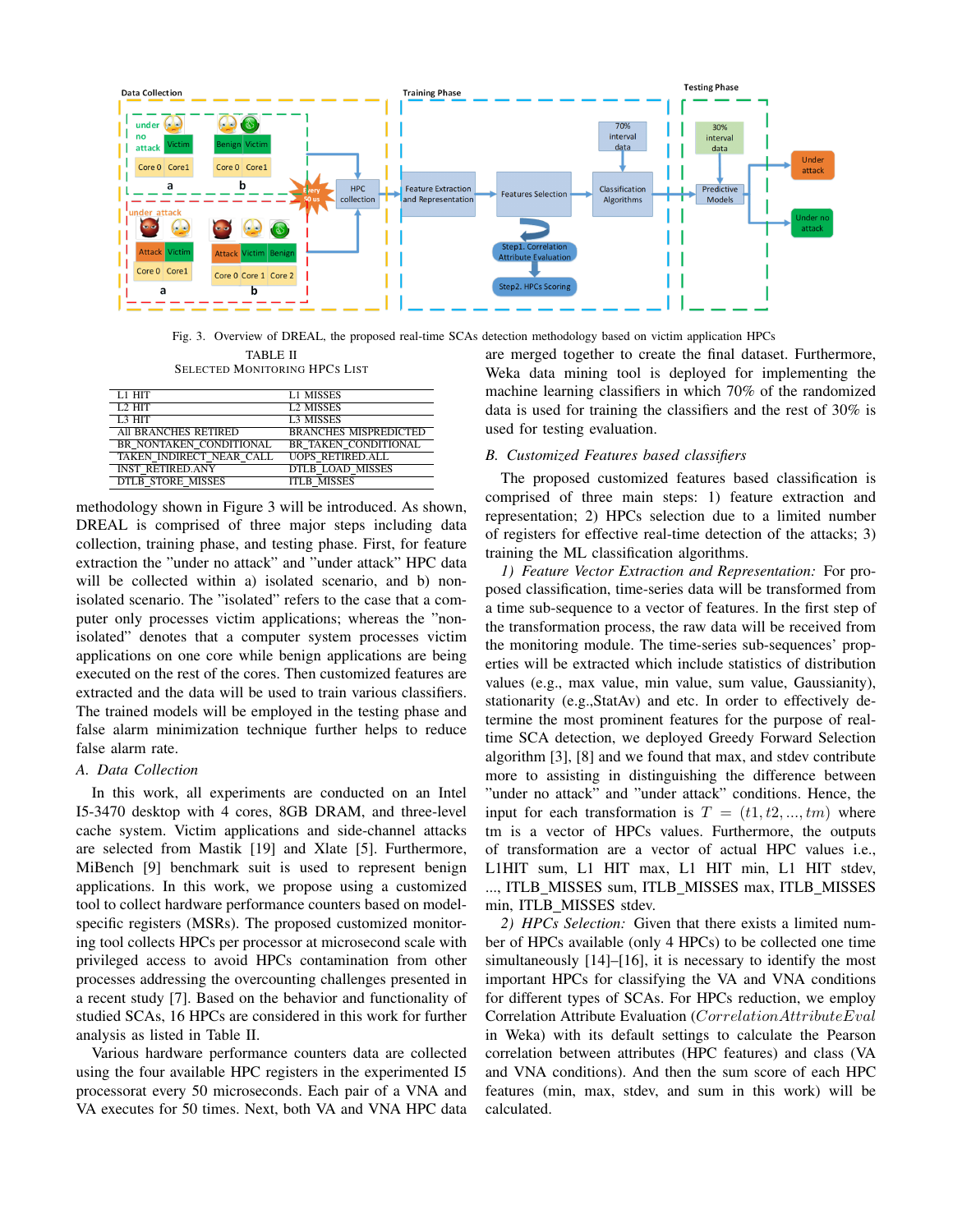# *C. ML Classifiers Implementation*

For the purpose of a thorough analysis of various types of ML classifiers, OneR, MLP (multilayer perceptron), DT (decision table), J48, and BayesNet ML algorithms are deployed as our final classification models. The rationale for selecting these machine learning models are: firstly, they are from different branches of ML: regression, neural network, decision tree, and rule-based techniques covering a diverse range of learning algorithms which are inclusive to model both linear and nonlinear problems; secondly, the prediction model produced by these learning algorithms can be a binary classification model which is compatible with the SCA detection problem in our work. As mentioned before, only four HPCs can be collected for most processors once due to a limited number of registers for storing them. For this purpose, various number of HPCs from 16 to 4 (16, 12, 8 and 4) are examined to evaluate the influence of reduced HPCs on classification accuracy and highlight the importance and motivation of using a lower number of HPCs (only 4) for effective real-time SCA detection in DREAL method.

#### IV. RESULTS EVALUATION

In this section, we evaluate the effectiveness of the detection approach and compare it in terms of various evaluation metrics including detection accuracy, false alarm rate, and performance overhead of proposed customized features based classifiers over traditional and time-series classifiers.

#### *A. Classifiers Comparison*

In order to present the effectiveness of using customized features, ML classifiers are fed with only sum value of HPCs named as traditional classifiers. The implemented ML classification algorithms are OneR, multi-layer perceptron (MLP), DecisionTable (DT), J48, and BayesNet that are covering a diverse range of machine learning techniques.

Prediction Accuracy: Figure 4-(a) presents the SCA detection accuracy with a varied number of HPCs for the proposed detector (customized features based classifiers) and existing works (traditional and time-series classifiers using different techniques) [6], [21]. As shown, the proposed and traditional classifiers achieve above 80% prediction accuracy despite utilizing less number of HPCs, which makes them formidable candidates to consider for real-time SCA detection. Figure 4- (b) zooms in the comparison between proposed and traditional classifiers. It can be seen that the method by using customized features based ML classifiers is able to further boost prediction accuracy, ranging from 2% to 6%.

False Alarm Rate: As discussed, despite high detection accuracy, one of the major challenges associated with detection is the false alarms in which we evaluate the false alarm rate for different techniques below. Figure 5 depicts the false alarm rate with proposed and existing techniques when utilizing a varied number of HPCs for SCA detection. The false alarm rates produced by traditional classifiers based SCA detection is significantly high, 57% on an average across all ML techniques and HPC values. This is due to the fact that traditional methods are biased to "under attack". However, the proposed technique with using customized features employs more features that aid the ML classifiers to predict "under attack" scenario with higher confidence and accuracy. Taking MLP-based SCA detector as an example, the proposed customized classifier can decrease false alarm rate from 87% (obtained when utilizing traditional classifier) to 4.7%, though the detection accuracy is similar.

Classifiers Performance Overhead: In order to perform real-time detection, the latency of SCA detection needs to be minimal (in the range of a few hundred of  $\mu s$ , as the SCAs need dozens of  $ms$  to execute). As shown in Table III, traditional classifiers and proposed customized features based classifiers have much lower overhead and no more than 300  $\mu s$ . It can also be observed that proposed detection using customized features based classifiers have only a few microseconds performance overhead compared to traditional classifiers. This is because while both of the methods adopt the same algorithms, the proposed customized features based classifiers have fewer dimensions (min, max, stdev of HPCs) which leads the classifiers to detect the SCA behavior with much lower performance overhead.

#### V. RELEVANT WORKS

In this section, we discuss the latest studies on side-channel attack detection. Recent work [18] uses cache latency to build cache occupancy of victims and attacks. Based on the cache occupancy relation of the two processes, SCAs can be deduced. However, some attacks rely on "flush" instruction to identify the position of victim and do not have cache occupancy including Flush Flush and Spectre. The work in [13] proposes to analyze the executable binary file and detect if there is any potential risk for Prime Probe attacks. It shows 100% attacks detection with 7.4% false positive rate. However, it only evaluates Prime Probe attack with timing analysis at the granularity of minute. Such works are offline and not able to provide effective real-time protection for the computer system.

Prior detection work [1] monitors HPCs trace of both victim and attack processes and compare the effectiveness of three ML classifiers: neural network, decision tree C4.5, and K nearest neighbors. [12] proposes a detection system containing one analytic server and one or more monitored computing devices to detect SCAs including Spectre and Meltdown. The analytic server receives HPCs data from monitored devices and identifies suspicious core activity. Once detected, application level monitor will be deployed on the computing devices and take corrective actions as soon as finding suspicious application activity. However, these two works can be bypassed when SCAs manipulate HPCs values according to HPC monitoring challenges discussed in recent work [7].

# VI. CONCLUSION

In this work, we propose DREAL, a machine learningbased methodology for detecting SCAs at real-time using the processor's Hardware Performance Counters (HPCs) information. The proposed SCA detection methodology first solves